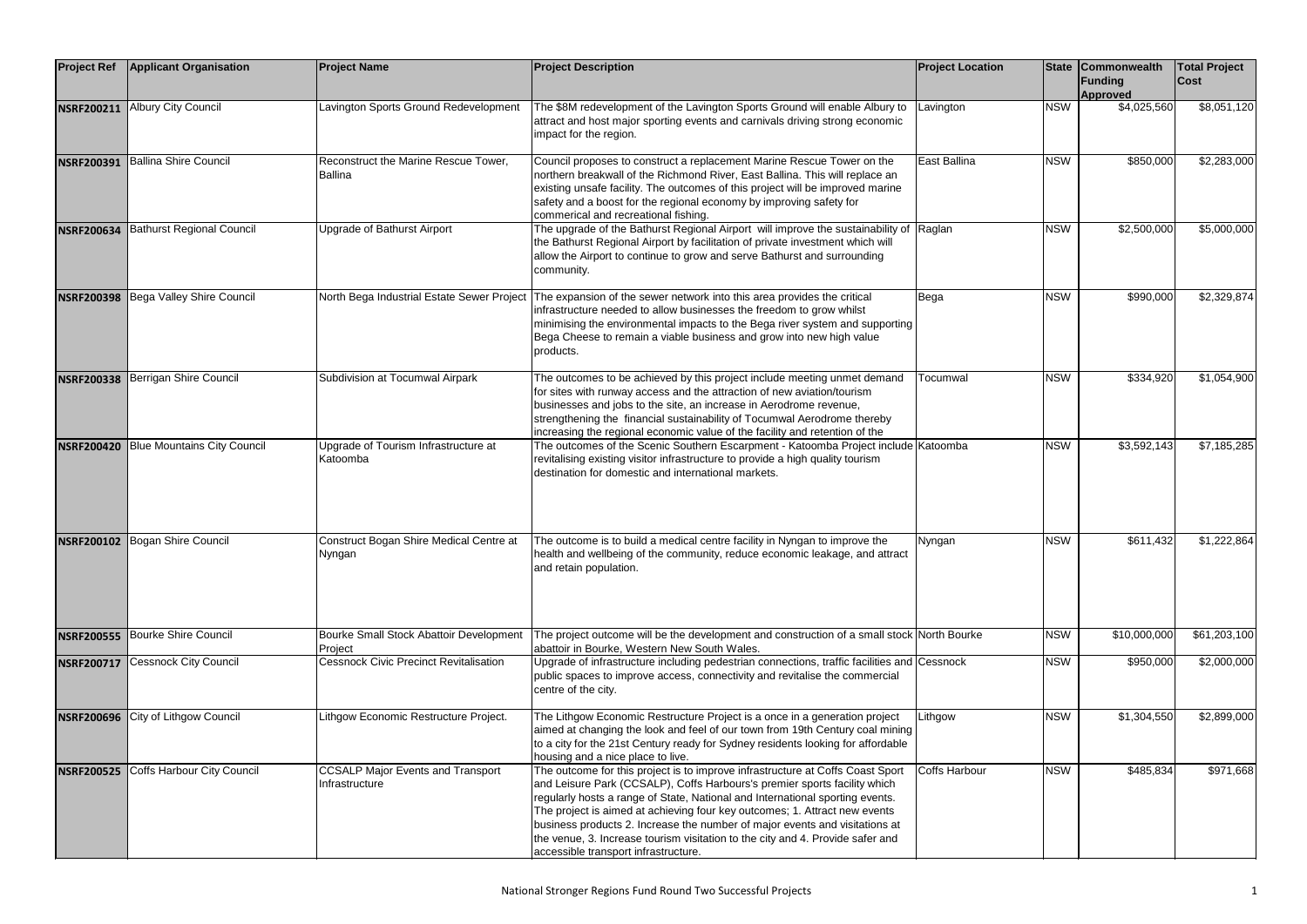| <b>NSRF200559</b> | Coffs Harbour City Council                        |                                                              | Jetty4Shores Events and Active Recreation The Jetty4Shores Events and Active Recreation Hub project is designed to                                                                                                                                                                                                                                                                                                                                      | Coffs Harbour | <b>NSW</b> | \$4,605,288  | \$9,210,577  |
|-------------------|---------------------------------------------------|--------------------------------------------------------------|---------------------------------------------------------------------------------------------------------------------------------------------------------------------------------------------------------------------------------------------------------------------------------------------------------------------------------------------------------------------------------------------------------------------------------------------------------|---------------|------------|--------------|--------------|
|                   |                                                   | Hub                                                          | provide a critically important facelift to the harbour foreshores of Coffs<br>Harbour, to assist the precinct to become the showpiece of Coffs Harbour City<br>and to revitalise a tourism product that can be marketed nationally and<br>internationally.                                                                                                                                                                                              |               |            |              |              |
| <b>NSRF200621</b> | Community Carers Accommodation<br>South East Inc. | Carers Accommodation at SE Regional<br>Hospital, Bega        | The outcome of this project is the construction of the first stage of an 18 room Bega<br>carers accommodation facility at the new South East Regional Hospital in the<br>Bega Valley. Stage one comprises 6 motel style rooms; when the carers<br>accommodation facility is complete, it will include a total of 18 rooms.                                                                                                                              |               | <b>NSW</b> | \$450,000    | \$900,000    |
| <b>NSRF200567</b> | <b>Culcairn Early Childhood Centre</b>            | <b>Culcairn Early Childhood Centre Building</b><br>Extension | Culcairn Early Childhood Centre is an important community facility managed<br>by a committee of volunteers. The outcome of this project is to extend the<br>Centre's building adding 104 sq. metres to enable the Centre to increase the<br>services it provides to the rural community of Culcairn.                                                                                                                                                    | Culcairn      | <b>NSW</b> | \$40,000     | \$107,838    |
| <b>NSRF200530</b> | Eurobodalla Shire Council                         | Moruya Library, Arts and Cultural Hub<br>Stage 1             | The outcome of this project is Stage 1 of the Moruya Library, Arts and Cultural Moruya<br>Hub, a vibrant, inclusive & welcoming place.                                                                                                                                                                                                                                                                                                                  |               | <b>NSW</b> | \$500,000    | \$1,000,000  |
| <b>NSRF200181</b> | <b>Gosford City Council</b>                       | Regional Performing Arts and Conference<br>Centre            | The RPACC will be located in the Gosford Cultural Precinct & includes a 1000 Gosford<br>seat multipurpose auditorium, a 200 seat studio and associated facilities.                                                                                                                                                                                                                                                                                      |               | <b>NSW</b> | \$10,000,000 | \$30,000,000 |
| <b>NSRF200156</b> | Goulburn Mulwaree Council                         | Performing Arts Centre for the Goulburn<br>Region            | As a \$4 million investment in Australia's thriving creative industries this project Goulburn<br>will generate direct and indirect employment and economic gains. The<br>performing arts centre will foster an environment of innovation, creativity,<br>entrepreneurship and learning, and be a recognised destination for performing<br>arts, entertainment experiences and a fundamental driver of economic growth<br>in the Goulburn region of NSW. |               | <b>NSW</b> | \$1,000,000  | \$4,000,000  |
| <b>NSRF200640</b> | <b>Great Lakes Council</b>                        | Development of the Forster Civic Precinct                    | The outcome of the project is to deliver a regional scale multipurpose civic<br>precinct that meets the needs of the community today and long into the future.<br>The project will deliver enhanced community facilities that will also reinvigorate<br>the precinct and adjoining town centre in economic, social and recreational<br>terms                                                                                                            | Forster       | <b>NSW</b> | \$6,000,000  | \$12,000,000 |
| <b>NSRF200251</b> | <b>Greater Hume Shire Council</b>                 | Enhanced aquatic facilities at Henty and<br><b>Holbrook</b>  | The redevelopment of Holbrook and Henty Swimming Pools will meet user<br>expectations and provide safe, low maintenance facilities as well as continue<br>to provide employment opportunities, economic stimulus and reduce<br>consumer drift to regional centres.                                                                                                                                                                                      | Henty         | <b>NSW</b> | \$1,000,000  | \$3,100,000  |
| <b>NSRF200600</b> | Gundagai Shire Council                            | Gundagai Main Street Redevelopment                           | The project will enhance the towns tourism infrastructure by improving the<br>visual amenity and facilities provided in the main street. This will in turn<br>provide for an improved level of economic activity, building the sustainability of<br>the community.                                                                                                                                                                                      | Gundagai      | <b>NSW</b> | \$915,490    | \$4,006,404  |
| <b>NSRF200160</b> | <b>Harden Shire Council</b>                       | SW NSW Grain Export Infrastructure<br>Development            | This infrastructure project will future proof the Cunningar Grain Storage &<br>Handling Facility for the next 30 years. The \$8.1M investment will strengthen<br>the export competitiveness of the SW NSW grain growing region by upgrading<br>key rail infrastructure.                                                                                                                                                                                 | Harden        | <b>NSW</b> | \$2,500,000  | \$8,100,000  |
| <b>NSRF200394</b> | Kempsey Shire Council                             | Construct a Cinema Complex in Kempsey<br><b>Town Centre</b>  | The outcome of the Kempsey Cinema Project is a private-public investment<br>partnership aimed at revitalising the commercial, social and cultural prosperity<br>of Kempsey's town centre.                                                                                                                                                                                                                                                               | Kempsey CBD   | <b>NSW</b> | \$2,000,000  | \$6,150,000  |
| <b>NSRF200308</b> | <b>Lismore City Council</b>                       | Creation of new Cultural Precinct in<br>Lismore              | To create the 'Lismore Quadrangle', a signature Town Square and Cultural<br>Precinct for Lismore, including redeveloped Regional Gallery to deliver on<br>Council's ambition to create a 'Vibrant CBD'.                                                                                                                                                                                                                                                 | Lismore       | <b>NSW</b> | \$2,850,000  | \$5,800,000  |
|                   |                                                   |                                                              | The Project will also bring a range of cultural initiatives for the Northern Rivers<br>community, including projects for People with a Disability, Young People and<br>Aboriginal Artists.                                                                                                                                                                                                                                                              |               |            |              |              |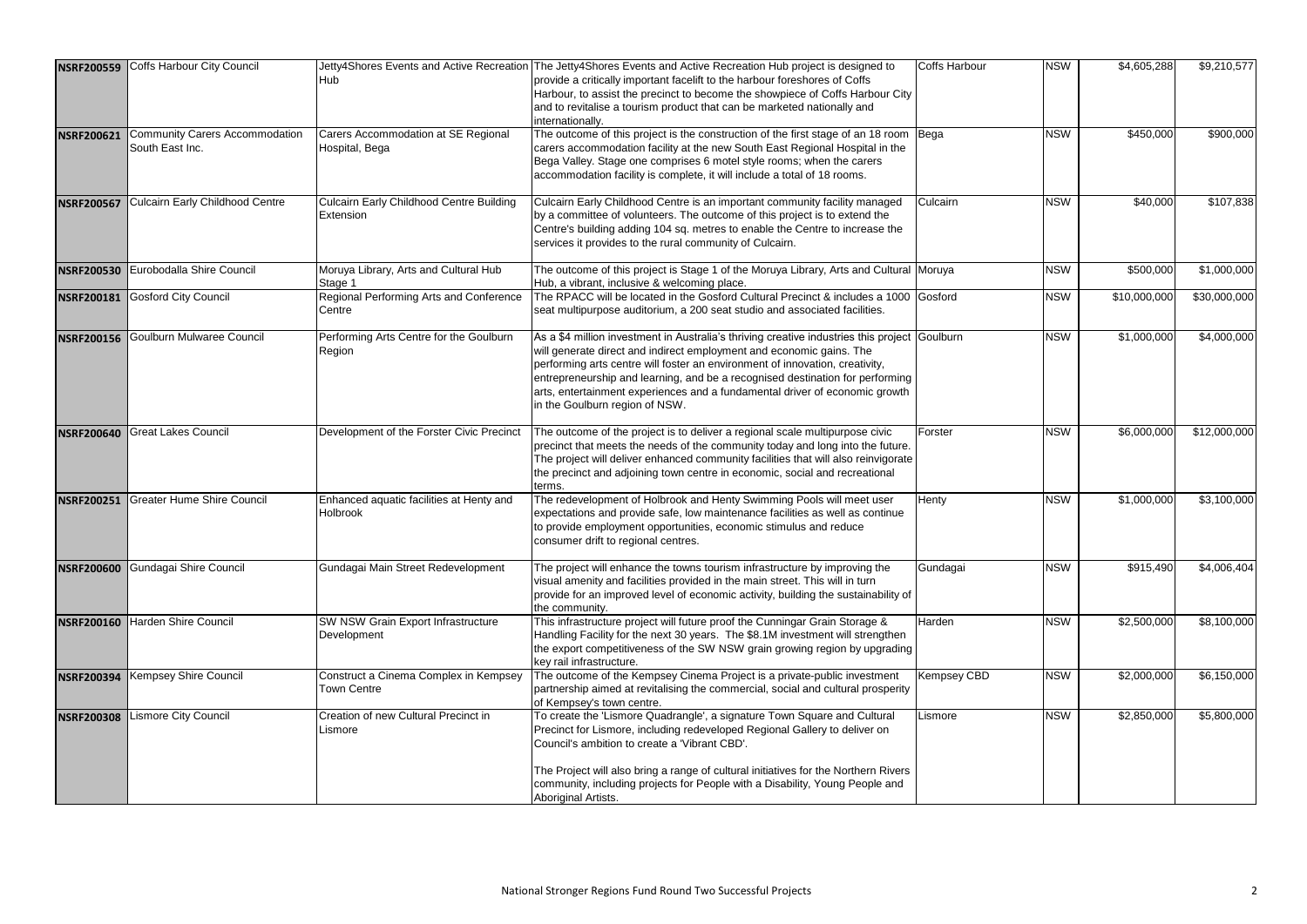| <b>NSRF200061</b> | Moree Plains Shire Council                      | Moree Regional Airport Infrastructure<br>Upgrades     | The outcome of this project is to upgrade critical infrastructure at the Moree<br>Regional Airport (MRA). The project will focus on ensuring that regulatory                                                                                                                                                                                                                                                                                                          | Moree                   | <b>NSW</b> | \$500,000   | \$1,000,000  |
|-------------------|-------------------------------------------------|-------------------------------------------------------|-----------------------------------------------------------------------------------------------------------------------------------------------------------------------------------------------------------------------------------------------------------------------------------------------------------------------------------------------------------------------------------------------------------------------------------------------------------------------|-------------------------|------------|-------------|--------------|
|                   |                                                 |                                                       | requirements are met with the installation of new lighting and associated<br>infrastructure. This will provide for increased aviation safety, reduce<br>operational costs, reduce the number of fog and bad weather turn backs for<br>RPT services and pave the way for further vital upgrades in the future.                                                                                                                                                         |                         |            |             |              |
| <b>NSRF200095</b> | Motorcycling NSW Limited                        |                                                       | Shoalhaven Motorsports Complex - Nowra The outcome of the Shoalhaven Motorsports Complex project is to develop an Yerriyong<br>integrated facility that enables diverse motorsports uses (both cars and<br>motorcycles), as well as a range of community based sporting and other<br>events, all connected to a dedicated business and industry park that supports<br>the facility and leverage's further job opportunities.                                          |                         | <b>NSW</b> | \$9,532,500 | \$19,065,000 |
| <b>NSRF200536</b> | NSW Cane Growers Association Inc                | NSW's Improved Sugar Freight and<br>Logistics Project | The project will deliver more than \$8.3M in infrastructure at the Harwood sugar Harwood Island<br>refinery in north eastern NSW. A new logistics warehouse, increased bulk<br>storage silo capacity, and the movement of the packing facility will increase<br>throughput capacity of the refinery, allowing more higher value add refined<br>sugar products to be manufactured in Australia.                                                                        |                         | <b>NSW</b> | \$4,150,000 | \$8,300,000  |
| <b>NSRF200531</b> | <b>Richmond Valley Council</b>                  | Northern Rivers Livestock Exchange<br>Redevelopment   | This project will allow the saleyards to expand and grow its throughput by 40% Casino<br>and play its role as the premier selling centre in the Northern Rivers, driving<br>economic growth in the cattle industry, increasing employment and ensuring<br>the retention of the larger number of abattoir jobs in the region. It will allow the<br>ongoing coordination of cattle selling throughout the region increasing<br>productivity and product specialisation. |                         | <b>NSW</b> | \$3,500,000 | \$7,000,000  |
| <b>NSRF200072</b> | Robertson & District Swimming Pool<br>Assoc Inc |                                                       | Construct new Aquatic Centre at Robertson To construct the long awaited Robertson Aquatic Centre. The centre will<br>include a 25m x 4 lane, indoor, heated swimming pool, including facilities for<br>elderly and disabled patrons.                                                                                                                                                                                                                                  | Robertson               | <b>NSW</b> | \$542,637   | \$1,110,274  |
| <b>NSRF200052</b> | Seagulls Club                                   | Seagulls - Village Green Development                  | The Village Green will provide an outdoor recreation area and meeting place<br>for the Tweed Heads West community and a facility that can be utilised by<br>community and sporting groups as well as allow a family friendly outdoor<br>venue.                                                                                                                                                                                                                        | <b>Tweed Heads West</b> | <b>NSW</b> | \$28,000    | \$86,500     |
| <b>NSRF200601</b> | Shoalhaven City Council                         | MIND the GaP - addressing mental illness<br>in Nowra  | he Shoalhaven City Council and University's \$2.45M MIND the GaP facility will Mundamia<br>be a purpose designed building where education, translational research and<br>service provision can intersect through collaborations with Lifeline,<br>Coordinaire, Illawarra Shoalhaven Local Health District and Noah's<br>Shoalhaven.                                                                                                                                   |                         | <b>NSW</b> | \$1,229,554 | \$2,459,110  |
| <b>NSRF200316</b> | <b>Temora Shire Council</b>                     | Medical Precinct Development at Temora                | The outcome of this project is to increase access to health services for rural<br>and remote patients through the provision of a larger range of more accessible<br>medical specialists, GPs, and diagnostic imaging to residents in Temora Shire<br>and surrounding communities.                                                                                                                                                                                     | Temora                  | <b>NSW</b> | \$599,962   | \$1,519,922  |
| <b>NSRF200201</b> | Terrigal Trojan Rugby Club Inc.                 | Upgrade of the Terrigal Rugby Club<br>clubhouse       | The outcome of this project is to provide much needed community facilities<br>including conference & events space, a gymnasium which can be used for<br>specialised sporting programmes as well as create a commercial opportunity<br>for an operator, and a kiosk which can be utilised for all events held at Terrigal<br>Haven.                                                                                                                                    | Terrigal                | <b>NSW</b> | \$275,000   | \$550,000    |
| <b>NSRF200427</b> | The KidzWish Foundation Inc                     | Construction of new KidzWish Place in<br>Flinders.    | The outcome of this project is the development of the new KidzWish Place to<br>improve access to therapy services for children who are sick, disadvantaged<br>or have a disability in the Illawarra and South Coast.                                                                                                                                                                                                                                                  | <b>Flinders</b>         | <b>NSW</b> | \$915,456   | \$3,803,530  |
| <b>NSRF200520</b> | <b>Tweed Shire Council</b>                      | Protection & Revitalisation Kingscliff<br>Foreshore   | The Protection & Revitalisation of Kingscliff Foreshore Project will install a<br>permanent seawall on the Kingscliff foreshore to protect the public and central<br>business district assets from coastal erosion and natural events.                                                                                                                                                                                                                                | Kingscliff              | <b>NSW</b> | \$9,816,600 | \$21,208,400 |
| <b>NSRF200291</b> | Wagga Wagga City Council                        | Exhibition Centre Multi-Purpose Stadium               | The Exhibition Centre Multi-Purpose Stadium will consist of a three court<br>indoor stadium constructed adjacent to existing netball courts and rugby<br>league fields.                                                                                                                                                                                                                                                                                               | East Wagga Wagga        | <b>NSW</b> | \$4,400,000 | \$9,165,869  |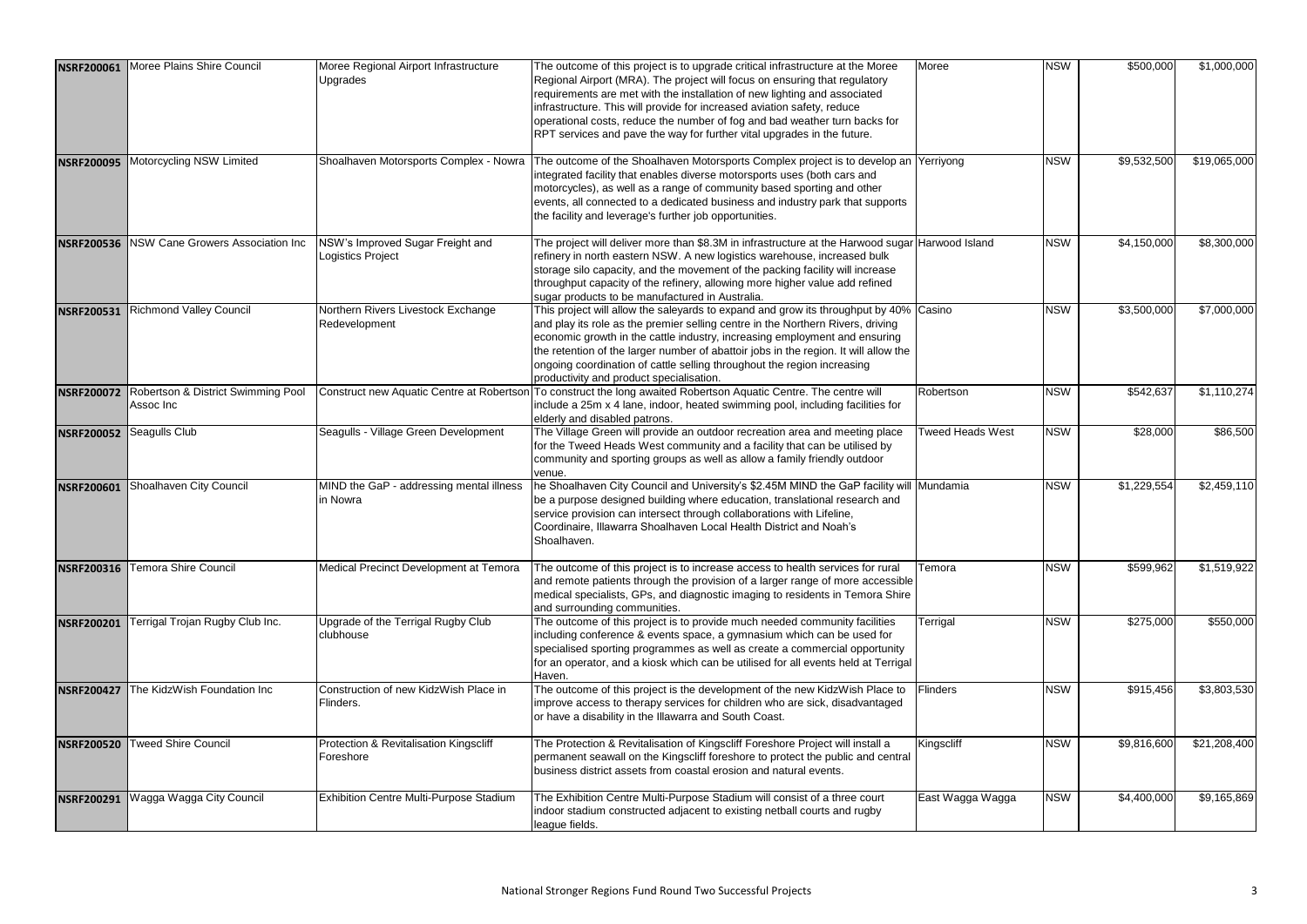| <b>NSRF200533</b> | Warrumbungle Shire Council                     | <b>Three Rivers Regional Retirement</b><br>Community        | The aims of the Three Rivers Regional Retirement Community Project include   Dunedoo<br>developing social housing in a retirement community setting in Dunedoo for<br>older people to meet current and forecast demand for age appropriate housing<br>for older people in the region that complements existing aged care services as<br>well as establish infrastructure for the Three Rivers Agricultural Learning<br>Centre.                                                              |                  | <b>NSW</b> | \$2,450,000  | \$7,203,591  |
|-------------------|------------------------------------------------|-------------------------------------------------------------|---------------------------------------------------------------------------------------------------------------------------------------------------------------------------------------------------------------------------------------------------------------------------------------------------------------------------------------------------------------------------------------------------------------------------------------------------------------------------------------------|------------------|------------|--------------|--------------|
| <b>NSRF200702</b> | Wentworth Shire Council                        | Redevelopment of Midway Centre, Gol Gol                     | Located in a residential area with strong growth populated by young families,<br>the Midway Centre offers the community a sense of belonging. Council seeks<br>to broaden the value of the Centre by increasing stadium size, adding a<br>community room, new library, kitchen area, and office, thereby providing the<br>right tools for other user groups to engage with this community.                                                                                                  | Buronga          | <b>NSW</b> | \$500,000    | \$2,135,925  |
| <b>NSRF200583</b> | <b>Wollongong City Council</b>                 | Completing The Blue Mile - The Tramway<br>shared path       | "The Tramway' seaside walkway and shared path is the last major upgrade<br>necessary to complete the upgrade of this popular seaside area. Stretching<br>530m from the picturesque Belmore Basin boat harbour to the North Beach<br>Bathers Pavilion the current aged narrow asphalt track will be revitalised.<br>Once complete it will include a 6m wide pathway - enough for safe cycling and<br>pedestrian access for all to enjoy this magnificent location.                           | North Wollongong | <b>NSW</b> | \$900,000    | \$5,785,380  |
| <b>NSRF200581</b> | Woy Woy Peninsula Little Athletics             | Knockdown rebuild new sporting Amenities<br>block           | McEvoy Oval is an important community asset in terms of its size, location,<br>and the services it can provide and its ability to promote social cohesion.<br>McEvoy Oval can readily serve as an access point for integrated community<br>services. The project aims to create a vibrant highly functional engaging<br>sporting ground for formal and informal recreation.                                                                                                                 | Umina Beach      | <b>NSW</b> | \$304,000    | \$755,000    |
|                   | NSRF200306 Wyong Shire Council                 | Tuggerah Regional Sporting & Recreation<br>Complex          | The outcomes of this project are to implement Wyong Council's vision for a<br>regional sports hub to meet the ever increasing sporting demand of the region<br>and attract large sporting competitions and events to the site, providing inputs<br>into the visitor economy, economic investment into the region by users and<br>supporters of the facility.                                                                                                                                | Tuggerah         | <b>NSW</b> | \$10,000,000 | \$23,715,637 |
| <b>NSRF200542</b> | <b>Barcoo Shire Council</b>                    | Connecting Remote Communities in<br><b>Central West QLD</b> | This project will improve economic activity and sustainability in the Windorah,<br>Birdsville, Bedourie, Jundah and Stonehenge towns by providing 4G mobile<br>access and unlimited capacity communications links to the national network.                                                                                                                                                                                                                                                  | Bedourie         | <b>QLD</b> | \$5,950,000  | \$16,500,000 |
|                   | NSRF200180 Burke Shire Council                 | Doomadgee to Burketown Fibre Link<br>Project                | The installation of fibre optic cable between Doomadgee and Burketown, with Burketown<br>associated upgrade to the Burketown telecommunication exchange will<br>establish Burketown as first/last internet hotspot on the Savannah Way.                                                                                                                                                                                                                                                     |                  | <b>QLD</b> | \$2,211,765  | \$4,771,765  |
| <b>NSRF200194</b> | Capricorn Helicopter Rescue Service<br>Limited | Construction of new hangar facility at<br>Rockhampton       | This project will produce an outcome of a new purpose built Hangar for the<br>Capricorn Helicopter Rescue Service (CHRS). It will hangar two helicopters to<br>service the region safely and efficiently.                                                                                                                                                                                                                                                                                   | Rockhampton      | <b>QLD</b> | \$2,343,725  | \$4,760,111  |
| <b>NSRF200097</b> | <b>Cassowary Coast Regional Council</b>        | Mission Beach Aquatic Facility                              | The project will complete a sport, recreation & art hub by providing a 25m lap<br>pool, a Rainforest themed leisure pool, a hydrotherapy pool & the associated<br>administration, amenity & catering facilities.<br>The project will drive regional development by enhancing liveability &<br>diversifying the tourism product. It will redress a social disadvantage by<br>providing infrastructure that every other community takes for granted but has<br>been missing in Mission Beach. | Mission Beach    | <b>QLD</b> | \$3,490,000  | \$7,020,000  |
| <b>NSRF200440</b> | Central Highlands Regional Council             | Developing the Sapphire Gemfields<br><b>Wetland Reserve</b> | This project will develop the Sapphire Gemfields Wetland Reserve, a 14ha<br>fresh water seasonal wetland located in Central Qld, as an environmentally<br>focused recreation space to attract, diversify and retain visitors. The project<br>will maintain cultural heritage through the restoration of a historically significant<br>fossicker's dwelling built by one of the original residents of the Sapphire area.                                                                     | The Gemfields    | <b>QLD</b> | \$109,636    | \$267,497    |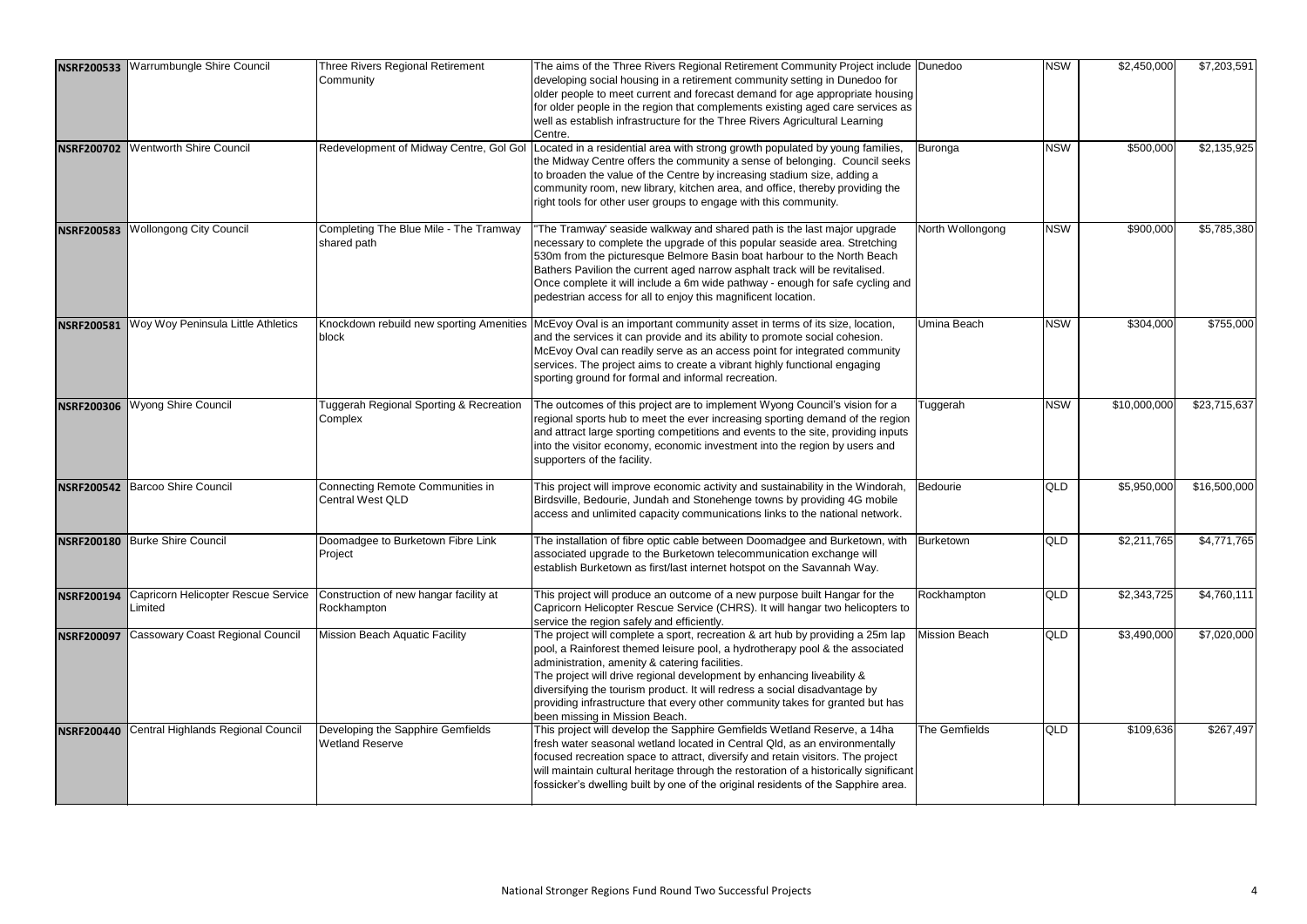| <b>NSRF200077</b> | Central Highlands Regional Council                                        | Centre                                                              | Construction of the new Blackwater Aquatic This project will construct a new aquatic centre in Blackwater, Qld that will<br>deliver an inclusive, contemporary facility that supports and services the needs<br>of the regional community. The project will complement the rugby, touch and<br>netball facilities, and includes a 10-lane 50m regional competition pool, a 25m | Blackwater                   | <b>QLD</b> | \$6,256,543  | \$14,827,000 |
|-------------------|---------------------------------------------------------------------------|---------------------------------------------------------------------|--------------------------------------------------------------------------------------------------------------------------------------------------------------------------------------------------------------------------------------------------------------------------------------------------------------------------------------------------------------------------------|------------------------------|------------|--------------|--------------|
|                   |                                                                           |                                                                     | enclosed heated pool, a zero-depth children's leisure/activity zone and related<br>amentities, control room, kiosk, multipurpose community meeting room and<br>car park.                                                                                                                                                                                                       |                              |            |              |              |
| <b>NSRF200382</b> | Fraser Coast Regional Council                                             | <b>Brolga Theatre Corporate Event Services</b><br>Expansion         | Creation of an all-weather, flexible space that will enhance the functionality of<br>the facility. This will support increased capacity and attract additional activities<br>to meet an identified regional need and appeal to a wider audience.                                                                                                                               | Maryborough                  | <b>QLD</b> | \$325,000    | \$660,000    |
| <b>NSRF200186</b> | <b>Gladstone Regional Council</b>                                         | <b>Central Queensland Driver Education</b><br>Centre                | The Central Queensland Driver Education Centre aims to develop a safe,<br>controlled, off-road area for the provision of driver training activities.                                                                                                                                                                                                                           | Benaraby                     | QLD        | \$598,427    | \$1,196,855  |
| <b>NSRF200551</b> | <b>Gympie Regional Council</b>                                            | The Pavilion Upgrade                                                | The Pavilion upgrade will enable council to optimise community use of the<br>facility while simultaneously maximising revenue through commercial hire of<br>venue spaces.                                                                                                                                                                                                      | Gympie                       | QLD        | \$548,250    | \$1,096,500  |
| <b>NSRF200433</b> | Leukaemia Foundation of<br>Queensland                                     | Upgrade Leukaemia Patient<br>Accommodation at Herston               | Upgrade of 13 x one and two bedroom units to provide safe and<br>environmentally efficient accommodation for rural and regional leukaemia<br>patients undergoing extensive long-term treatment for blood cancers.                                                                                                                                                              | Herston                      | <b>QLD</b> | \$998,400    | \$2,143,403  |
| <b>NSRF200413</b> | Lifeline Darling Downs & South West<br>Queensland Limited                 | Lifeline Darling Downs Sustainability<br>Project                    | In an effort to maximizse our environmental sustainability and our capacity to<br>deliver social services while minimising our infrastructure costs Lifeline is<br>proposing to fit solar photoelectric system to a number of our key facilities on<br>the Darling Downs.                                                                                                      | Charleville and<br>Toowoomba | <b>QLD</b> | \$77,180     | \$162,485    |
| <b>NSRF200358</b> | Livingstone Shire Council                                                 | Yeppoon Foreshore Precinct & CBD<br>Revitalisation                  | The \$45M Yeppoon Foreshore Precinct and central business district<br>Revitalisation Project Stages 4&5 is a multifaceted integrated partnership<br>development comprising drawcard tourist attractions, critical enabling road<br>connectivity and car park infrastructure.                                                                                                   | Yeppoon                      | <b>QLD</b> | \$10,000,000 | \$45,000,000 |
| <b>NSRF200226</b> | Mareeba Shire Council                                                     | Mareeba Airport Upgrade Project                                     | An upgraded Mareeba Airport will provide an alternative to Cairns Airport for<br>activities like pilot training, maintenance and some general aviation, almost<br>certainly delaying the need for a costly new runway in Cairns and resulting in<br>catalytic economic efficiencies.                                                                                           | Mareeba                      | QLD        | \$5,000,000  | \$18,000,000 |
| <b>NSRF200434</b> | Palm Island Aboriginal Council                                            | Sewer and Water Infrastructure Upgrade,<br>Palm Island              | The outcome of the project is to increase the capacity of both the water<br>treatment plant and sewer treatment plant to accommodate the increasing<br>population growth on the island.                                                                                                                                                                                        | Palm island                  | QLD        | \$967,908    | \$2,475,331  |
|                   | NSRF200373 Queensland Police-Citizens Youth<br><b>Welfare Association</b> | Inala                                                               | Police Citizens Youth Club Redevelopment, The redevelopment of the Inala Police Citizens Youth Club (PCYC) will result<br>in the establishment of an "Inala Community Hub" - a hub aimed at<br>maximizing the range and variety of programs on offer to economically and<br>socially disadvantaged residents of the area.                                                      | <b>Inala</b>                 | <b>QLD</b> | \$794,999    | \$1,590,000  |
| <b>NSRF200441</b> | Returned and Services League of<br>Australia (Queensland Branch)          | <b>Construct Stg2 Fraser Coast Military</b><br><b>History Trail</b> | This project develops new infrastructure around emerging Military History<br>tourism - an opportunity providing prospects for new or expanded operations<br>in interpretive tours and increased trade in the hospitality sector.                                                                                                                                               | Maryborough                  | <b>QLD</b> | \$900,000    | \$1,800,000  |
| <b>NSRF200322</b> | Rockhampton Regional Council                                              | Rockhampton Riverfront Redevelopment                                | The outcome of this project will be a premium regional recreation area that<br>takes advantage of a superior setting between the Fitzroy River and the<br>Rockhampton CBD to significantly increase visitation to the CBD and activate<br>this critical asset.                                                                                                                 | Rockhampton                  | <b>QLD</b> | \$7,000,000  | \$14,000,000 |
| <b>NSRF200519</b> | Scenic Rim Regional Council                                               | Bromelton QLD Intermodal Rail Freight<br>Precinct                   | The project will deliver a \$30M intermodal rail investment in Bromelton                                                                                                                                                                                                                                                                                                       | <b>Bromelton</b>             | QLD        | \$9,600,000  | \$29,941,949 |
| <b>NSRF200464</b> | Somerset Regional Council                                                 | Monsildale beef area heavy vehicle access<br>project                | Significantly improve heavy vehicle access for the Monsildale area and<br>productivity for the broader region by replacing a load limited timber bridge in a<br>strategic location with a concrete bridge which can carry all commercial loads.                                                                                                                                | <b>Sheepstation Creek</b>    | <b>QLD</b> | \$397,716    | \$984,716    |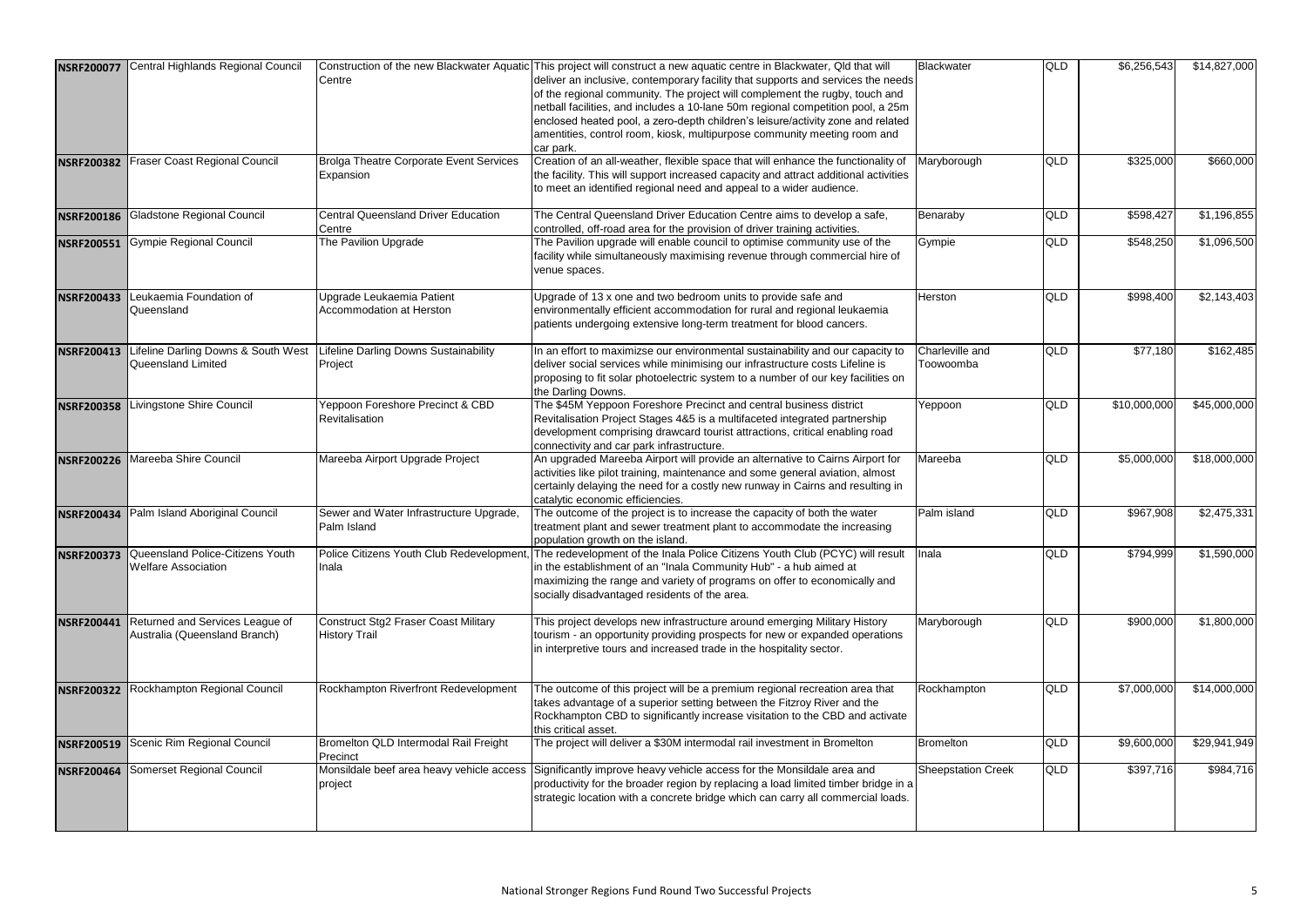| <b>NSRF200448</b> | Somerset Regional Council                                    | Upper Brisbane Valley heavy vehicle<br>access project               | Significantly improve heavy vehicle access for the Upper Brisbane Valley and<br>productivity for the broader region by replacing a single lane load limited<br>timber bridge in a strategic location with a two lane concrete bridge which can<br>carry all commercial loads.                                                                                                                                                                                       | Linville              | <b>QLD</b> | \$610,943   | \$1,310,943  |
|-------------------|--------------------------------------------------------------|---------------------------------------------------------------------|---------------------------------------------------------------------------------------------------------------------------------------------------------------------------------------------------------------------------------------------------------------------------------------------------------------------------------------------------------------------------------------------------------------------------------------------------------------------|-----------------------|------------|-------------|--------------|
| <b>NSRF200596</b> | Tablelands Regional Council                                  | Upgrade Water Supply Scheme at<br>Millstream                        | The outcome of this Project is to augment and upgrade the Millstream Water<br>Supply Scheme to improve the quality and supply of water and thereby the<br>health, wellbeing, economic viability and sustainability of the Millstream<br>community, increasing the efficiency and productivity of critical water<br>infrastructure.                                                                                                                                  | Millstream            | <b>QLD</b> | \$1,000,000 | \$2,000,000  |
| <b>NSRF200369</b> | The Corporation of the Diocesan<br>Synod of North Queensland | Redevelopment of St Mark's, Townsville                              | The project delivers 111 new apartments in The Townsville Hospital, JCU<br>precinct, taking St Marks from 153 to 283 residents, and ensuring viability and<br>sustainability. This project ensures St Marks continues to support those from<br>disadvantaged communities who come to learn or train at JCU or the hospital.                                                                                                                                         | Townsville            | <b>QLD</b> | \$2,926,953 | \$20,066,108 |
| <b>NSRF200607</b> | The Good Shepherd Limited                                    | Redevelopment - The Good Shepherd<br>Home Townsville                | This project will deliver revitalised and fit-for-purpose infrastructure that will<br>contribute to meeting growing demand for residential aged care in Townsville.                                                                                                                                                                                                                                                                                                 | Townsville            | <b>QLD</b> | \$942,888   | \$4,714,442  |
| <b>NSRF200062</b> | <b>AEIOU Foundation</b>                                      | <b>AEIOU Early Intervention Centre Brighton</b><br>Adelaide         | The project will establish a purpose built autism early intervention centre to<br>provide vital education & support services to Adelaide & surrounding<br>communities. The centre will provide up to 40 full-time placements for children<br>with autism (aged 2-6).                                                                                                                                                                                                | North Brighton        | <b>SA</b>  | \$891,139   | \$1,873,652  |
| <b>NSRF200247</b> | Barunga Village Incorporated                                 | Extend Barunga Nursing Home at Port<br><b>Broughton</b>             | To extend Barunga Homes capacity by redeveloping the front of house to<br>provide consulting rooms,a community hub with access to computers/internet,<br>gym, respite facilities and increase the current coffee shop space. The final<br>stage will be the creation of an administration block to enable all the admin<br>and governance services to be located on the one site making it easier for<br>potential clients to access or enquire about our services. | Port Broughton        | <b>SA</b>  | \$990,000   | \$10,705,000 |
| <b>NSRF200651</b> | <b>Bedford Group Incorporated</b>                            | <b>Bedford Mount Gambier Timber</b><br><b>Manufacturing Upgrade</b> | This project will increase production through the provision of an additional<br>moulder, shedding and flooring for storing timber and preventing stop-works<br>due to timber dampness, a fire upgrade to comply with additional machinery<br>and an electrical upgrade.                                                                                                                                                                                             | <b>Mount Gambier</b>  | <b>ISA</b> | \$526,730   | \$1,053,460  |
| <b>NSRF200647</b> | Berri Barmera Council                                        | Riverland Regional Innovation and Sports<br>Precinct                | The Riverland Regional Innovation and Sports Precinct is a capital works<br>project which will provide facilities aimed at providing a future for the<br>Riverland. The project includes education, research facilities, sports medicine<br>and sports facilities with specific programs aimed at improved skills and<br>qualifications for students and researchers in the diverse new Riverland<br>economy.                                                       | Berri                 | <b>ISA</b> | \$3,526,884 | \$7,053,768  |
| <b>NSRF200522</b> | Corporation of the City of Whyalla                           | Whyalla Leisure Centre Improvement                                  | Improved heating in the Pool Hall, improved cooling in the Fitness areas,<br>mproved ventilation and air circulation in the Pool Hall to prevent excessive<br>numidity and the resultant damage to building fabric. This project will also<br>mprove reliability by replacing old and outdated plant such as pumps, coolers,<br>airconditioners etc, as well as reducing energy usage.                                                                              | <b>Whyalla Norrie</b> | <b>SA</b>  | \$150,000   | \$1,240,000  |
| <b>NSRF200129</b> | <b>District Council of Ceduna</b>                            | <b>Thevenard Marine Offloading Facility</b>                         | Construction of a purpose built offloading facility and safe harbour at<br>Thevenard including breakwater, berthing pens and wharf areas, dredging and<br>the provision of navigation markers to enable the offloading and provisioning<br>of commercial vessels working in the Great Australian Bight and to provide a<br>safe harbour and land access for marine service and rescue vessels.                                                                      | Thevenard             | <b>SA</b>  | \$4,828,040 | \$9,656,080  |
| <b>NSRF200262</b> | District Council of the Copper Coast                         | Copper Coast Sport & Leisure Centre<br>Redevelopment                | This project will bring equality and opportunity to disadvantaged groups and<br>tackle high unemployment. It is a major upgrade to the facilities to meet both<br>the existing demand and future growth in the region, it will include Indoor<br>Courts, Performing Arts Stage, Pool, Fitness Centre, Consulting Rooms, Café<br>and Crèche.                                                                                                                         | Kadina                | <b>SA</b>  | \$4,803,424 | \$10,342,400 |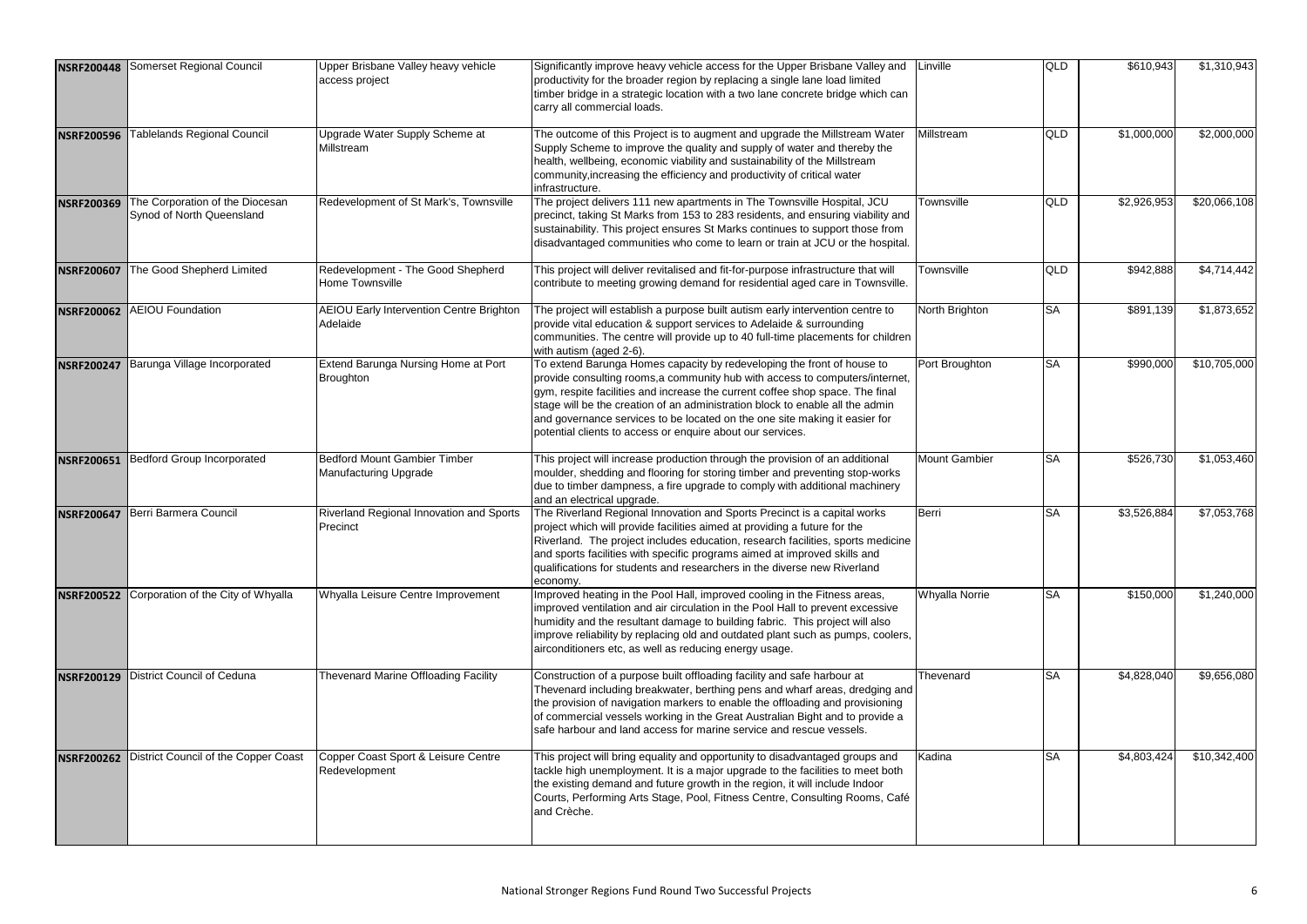|                   | NSRF200502 Kangaroo Island Council   | Upgrade of the Kangaroo Island Airport                    | The principal outcome of this project will be direct access to new markets for<br>Kangaroo Island's world-class tourism experiences and exports of fresh<br>produce.                                                                                                                                                                                                                                                                                                                                                               | Cygnet River  | <b>SA</b>  | \$9,000,000 | \$18,000,000 |
|-------------------|--------------------------------------|-----------------------------------------------------------|------------------------------------------------------------------------------------------------------------------------------------------------------------------------------------------------------------------------------------------------------------------------------------------------------------------------------------------------------------------------------------------------------------------------------------------------------------------------------------------------------------------------------------|---------------|------------|-------------|--------------|
|                   | NSRF200404 Mid Murray Council        | The Mid Murray Maritime River Trail                       | Upgraded wharves will connect historic waterfront facilities at Mannum and<br>Morgan, South Australia increasing the number of visitors via houseboats and<br>large commercial vessels. The Maritime River Trail is the first of its kind in<br>Australia.                                                                                                                                                                                                                                                                         | Mannum        | <b>SA</b>  | \$715,987   | \$1,463,473  |
| <b>NSRF200366</b> | Port Pirie Regional Council          | Port Pirie Regional Sports Precinct                       | Council is proposing to build a multi-purpose sporting facility. This project will<br>facilitate the rationalisation of playing surfaces in Port Pirie, provide<br>significantly upgraded facilities to replace the current ageing infrastructure,<br>accommodate multiple sports, and will help to rejuvenate and activate the<br>CBD by bringing more sports to the centre of town.                                                                                                                                              | Port Pirie    | <b>SA</b>  | \$5,000,000 | \$15,000,000 |
| <b>NSRF200648</b> | Rural City of Murray Bridge          | Murraylands Regional Cultural Hub                         | The Murraylands Regional Cultural Hub will be a modern, vibrant and inclusive Murray Bridge<br>space, promising to entice residents and visitors to experience and participate<br>in a new platform for the Murray Bridge's distinctive arts and cultural life. It will<br>be a cultural landmark and tourist destination, an artistic and cultural focal<br>point for the region that will celebrate local history, stories and identity.                                                                                         |               | <b>SA</b>  | \$1,700,141 | \$3,400,282  |
| <b>NSRF200034</b> | South Australian Aviation Museum     | SA Aviation Museum Inc - New Display<br>Hangar            | The outcomes of this project are the provision of the opportunity to acquire<br>new iconic aircraft, and particularly RAAF disposals requiring covered display<br>space and the increase in visitor numbers and expenditure in Port Adelaide<br>that will generate using the synergy of three established Museums.                                                                                                                                                                                                                 | Port Adelaide | <b>SA</b>  | \$205,000   | \$410,000    |
| <b>NSRF200660</b> | George Town Council                  | Upgrade of Waste Transfer Station,<br>George Town         | The outcome of this project will achieve significant efficiencies in household<br>waste collection services and waste management operations, improve<br>facilities and operational arrangements and encourage greater utilisation of<br>recycling and minimising waste to landfill.                                                                                                                                                                                                                                                | George Town   | <b>TAS</b> | \$350,000   | \$700,000    |
| <b>NSRF200304</b> | aunceston City Mission               | Installation of energy/cost-saving<br>infrastructure      | The installation of energy/cost-saving and electricity generating infrastructure<br>at the Mission's Social Enterprise sites will reduce operational costs and allow<br>an increase in services, employing more staff to provide employability skills<br>training to additional 'clients', including former prisoners, recovered addicts<br>and long-term unemployed people, as they transition to mainstream society.                                                                                                             | Youngtown     | <b>TAS</b> | \$107,975   | \$215,950    |
|                   | NSRF200631 Southern Midlands Council | The Integrated Heritage Skills Hub                        | This project will allow Southern Midlands Council to undertake the restoration<br>and fitout of the 1827 Oatlands Convict Commissariat Store and adjacent<br>buildings as enabling infrastructure for a range of commercial heritage trades<br>skills, products and training to engage partners in the growth industry of<br>heritage conservation.                                                                                                                                                                                | Oatlands      | <b>TAS</b> | \$309,500   | \$619,000    |
| <b>NSRF200563</b> | <b>Ararat Rural City Council</b>     | <b>Ararat Arts Precinct Redevelopment</b>                 | This project redevelops the historic Ararat Town Hall through an upgrade of<br>the Ararat Performing Arts Centre and expansion of the Ararat Regional Art<br>Gallery to revive and strengthen the Ararat Arts Precinct as a regional cultural<br>tourism destination in the Grampians Region.                                                                                                                                                                                                                                      | Ararat        | <b>VIC</b> | \$945,000   | \$6,235,000  |
| <b>NSRF200351</b> | Benalla Rural City Council           | Benalla Airport Redevelopment                             | Stage 1 of the Benalla Airport Redevelopment will upgrade the airport to the<br>standard necessary to provide critical infrastructure to enable successful<br>staging of the 2017 World Gliding Championships and increase opportunities<br>to host major events eg National Balloon Championships, air pageants, fly-ins.<br>It will also attract investment in aviation related businesses at the adjacent<br>Enterprise Park (industrial estate) and increase visitation to nearby Winton<br>Motor Raceway and Winton Wetlands. | Benalla       | <b>VIC</b> | \$715,253   | \$1,644,803  |
| <b>NSRF200148</b> | <b>Diversitat</b>                    | <b>Healthy Living Centre for Ageing CALD</b><br>community | The Healthy Living Centre will provide a dedicated facility for the ageing<br>Culturally & Linguistically Diverse Community (CALD) who face significant<br>challenges in accessing aged care services due to language and cultural<br>barriers.                                                                                                                                                                                                                                                                                    | Norlane       | <b>VIC</b> | \$1,000,000 | \$2,166,000  |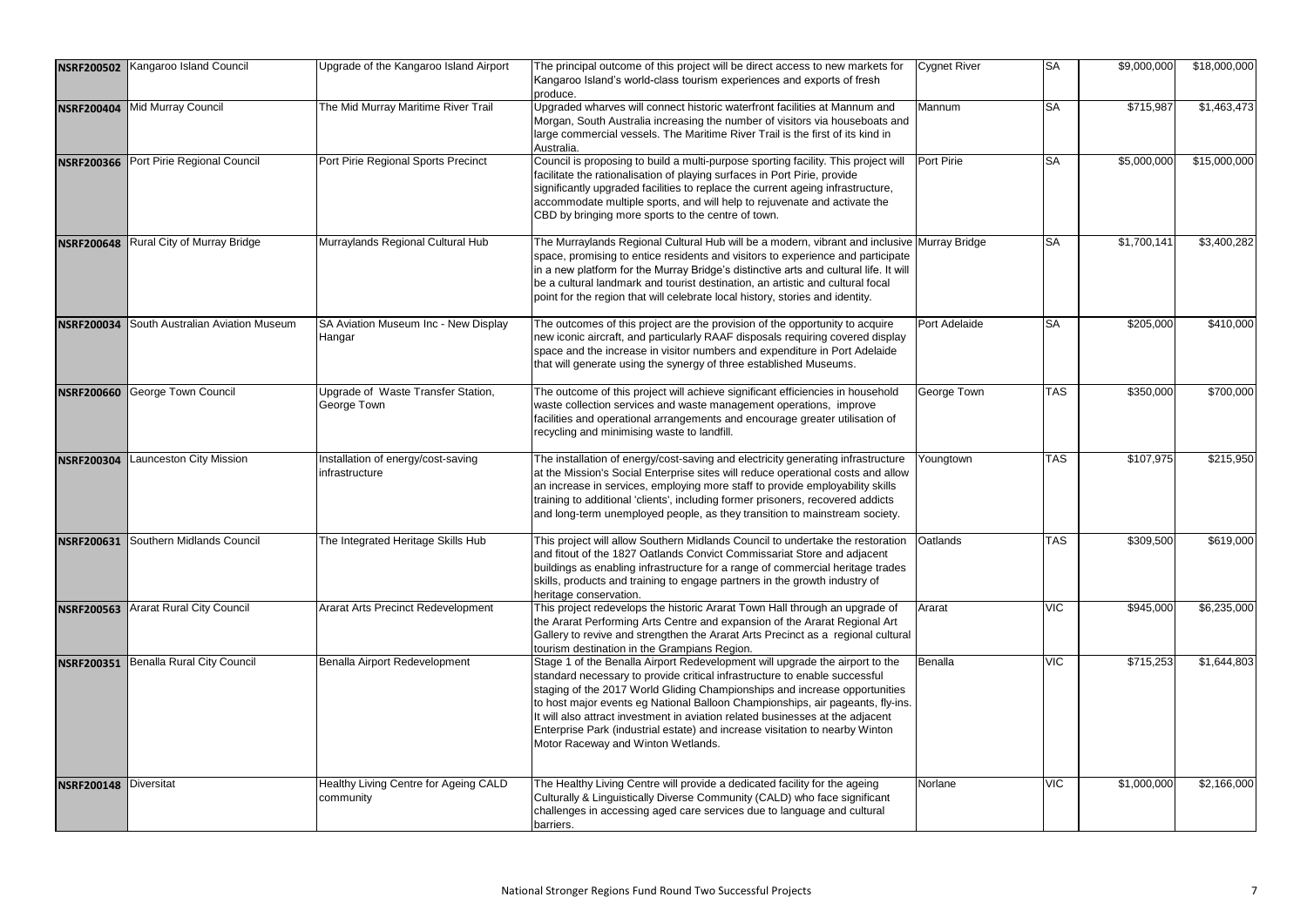| <b>NSRF200692</b> | <b>Frankston City Council</b>         | Frankston Regional Basketball Stadium<br>Expansion                | The Frankston Regional Basketball Staduim expansion will increase the<br>existing regional indoor basketball stadium from a 6 stadium to a 10 court<br>regional sporting hub, incorporating a show court to meet the regions sporting<br>and events needs.                                                                                                                                                                                                                | Seaford        | <b>VIC</b> | \$4,950,000  | \$12,450,000 |
|-------------------|---------------------------------------|-------------------------------------------------------------------|---------------------------------------------------------------------------------------------------------------------------------------------------------------------------------------------------------------------------------------------------------------------------------------------------------------------------------------------------------------------------------------------------------------------------------------------------------------------------|----------------|------------|--------------|--------------|
| <b>NSRF200263</b> | Golden Plains Shire Council           | Lethbridge Airport Fuel Infrastructure<br>Project                 | Provision of a permanent fuel supply will support the growing tourism and<br>commercial market as well as the current and future recreational aviation fleet.<br>It will provide critical operational capability for both fire fighting assets and air<br>ambulance helicopters service western Victoria.                                                                                                                                                                 | Lethbridge     | <b>VIC</b> | \$225,166    | \$450,333    |
| <b>NSRF200285</b> | <b>Greater Bendigo City Council</b>   | Greater Bendigo Indoor Aquatic &<br><b>Wellbeing Centre</b>       | The proposed state-of-the-art regional indoor aquatic facility will provide a<br>critically needed, affordable, year-round and accessible aquatic facility that<br>meets the needs of a modern regional city.                                                                                                                                                                                                                                                             | Kangaroo Flat  | <b>VIC</b> | \$4,885,000  | \$31,000,000 |
| <b>NSRF200193</b> | <b>Greenfleet Australia</b>           | <b>Upper Stony Creek Transformation Project</b>                   | The project will rehabilitate and naturalise a 1.2 km stretch of the Upper Stony<br>Creek in Sunshine North. The transformation of the Creek will remove the<br>development constraints caused by flooding, attract private investment and<br>facilitate employment opportunities in the Sunshine National Employment<br>Cluster.                                                                                                                                         | Sunshine North | <b>VIC</b> | \$5,472,769  | \$12,980,448 |
| <b>NSRF200364</b> | Indigo Shire Council                  | Rutherglen Economic Revitalisation Project                        | The outcome of this project will develop, extend and enhance various<br>disconnected business and tourism related infrastructure of the Rutherglen<br>area. The region has long been known for its wine industry. The creation of a<br>cohesive package of attractions to increase tourism, investment, jobs growth<br>and economic development will benefit not just the town and region, but<br>complement proposed infrastructure in the neighbouring shire of Corowa. | Rutherglen     | <b>VIC</b> | \$900,000    | \$1,834,000  |
| <b>NSRF200455</b> | _atrobe Community Health Service      | Lab                                                               | LV Uni Training Clinic & Dental Prosthetics The project will diversify Gippsland's economy, in particular increase health<br>services capacity in the local area and stimulate new jobs. The project will<br>provide a health workforce training facility, which will support regional training<br>and skills development                                                                                                                                                 | Churchill      | <b>VIC</b> | \$2,664,000  | \$5,328,000  |
| <b>NSRF200513</b> | Macedon Ranges Shire Council          | Construct a Health and Wellbeing Space in<br>Romsey               | The Romsey Community Health and Wellbeing Space will transform the site of Romsey<br>the Old Romsey Primary School, by the refurbishment of the existing school<br>building into a Community Health and Wellbeing Centre that delivers quality<br>health and wellbeing services, and te creation of a cultural and passive<br>recreational space on the surrounding grounds.                                                                                              |                | <b>VIC</b> | \$997,478    | \$1,995,002  |
| <b>NSRF200411</b> | <b>Mansfield Shire Council</b>        | Mansfield Youth Hub and Skate Park                                | The project creates a value for money Youth Hub providing an inclusive and<br>accessible gathering place for community and visitors to recreate and engage<br>in active, creative and innovative activities. The project is centrally located at<br>the Mansfield Recreation Reserve, will enhance and build on existing<br>infrastructure and facilities.                                                                                                                | Mansfield      | <b>VIC</b> | \$200,000    | \$405,000    |
|                   | NSRF200302 Mildura Rural City Council | <b>Mildura Recreation Reserve</b><br><b>Redevelopment Project</b> | The project will enhance Mildura's premier recreation reserve facility and<br>increase the community's participation in sport and recreational activities.                                                                                                                                                                                                                                                                                                                | Mildura        | <b>VIC</b> | \$723,000    | \$1,446,500  |
| <b>NSRF200053</b> | Mildura Rural City Council            | Upgrade the Regional Airport at Mildura,<br>Victoria              | Provide resurfacing and strengthening of the existing Mildura Airport runway<br>surface, to cater for larger aircraft, increased traffic movements and<br>passenger numbers forecast over the next 15 years and to lengthen the<br>serviceable life of the underlying pavement surface.                                                                                                                                                                                   | Mildura        | <b>VIC</b> | \$10,000,000 | \$20,000,000 |
|                   | NSRF200470 Shire of Melton            | Pride of Melton: Revitalisation of Town<br>Centre                 | The outcome of the Pride of Melton Project is to develop a busy, vibrant and<br>safe Town Centre that would attract local and regional visitors and consumers,<br>increase local employment and social participation.                                                                                                                                                                                                                                                     | Melton         | <b>VIC</b> | \$5,546,000  | \$11,933,000 |
| <b>NSRF200038</b> | Shire of Murrindindi                  | Upgrade the Regional Sale Yards at Yea -<br>Stage Two             | The outcome of this project is to increase the capacity of the Yea sale yards to Yea<br>attract new clients and facilitate larger sales and create additional part time<br>employment opportunities by increasing livestock throughput and the total<br>value of cattle traded.                                                                                                                                                                                           |                | <b>VIC</b> | \$363,000    | \$726,000    |
| <b>NSRF200554</b> | Shire of Towong                       | <b>Destination Tallangatta</b>                                    | 'Destination Tallangatta' will put a reinvigorated Tallangatta on the tourist map. Tallangatta<br>Tallangatta will become one of North East Victoria's most vibrant tourist towns.                                                                                                                                                                                                                                                                                        |                | <b>VIC</b> | \$2,659,038  | \$5,328,076  |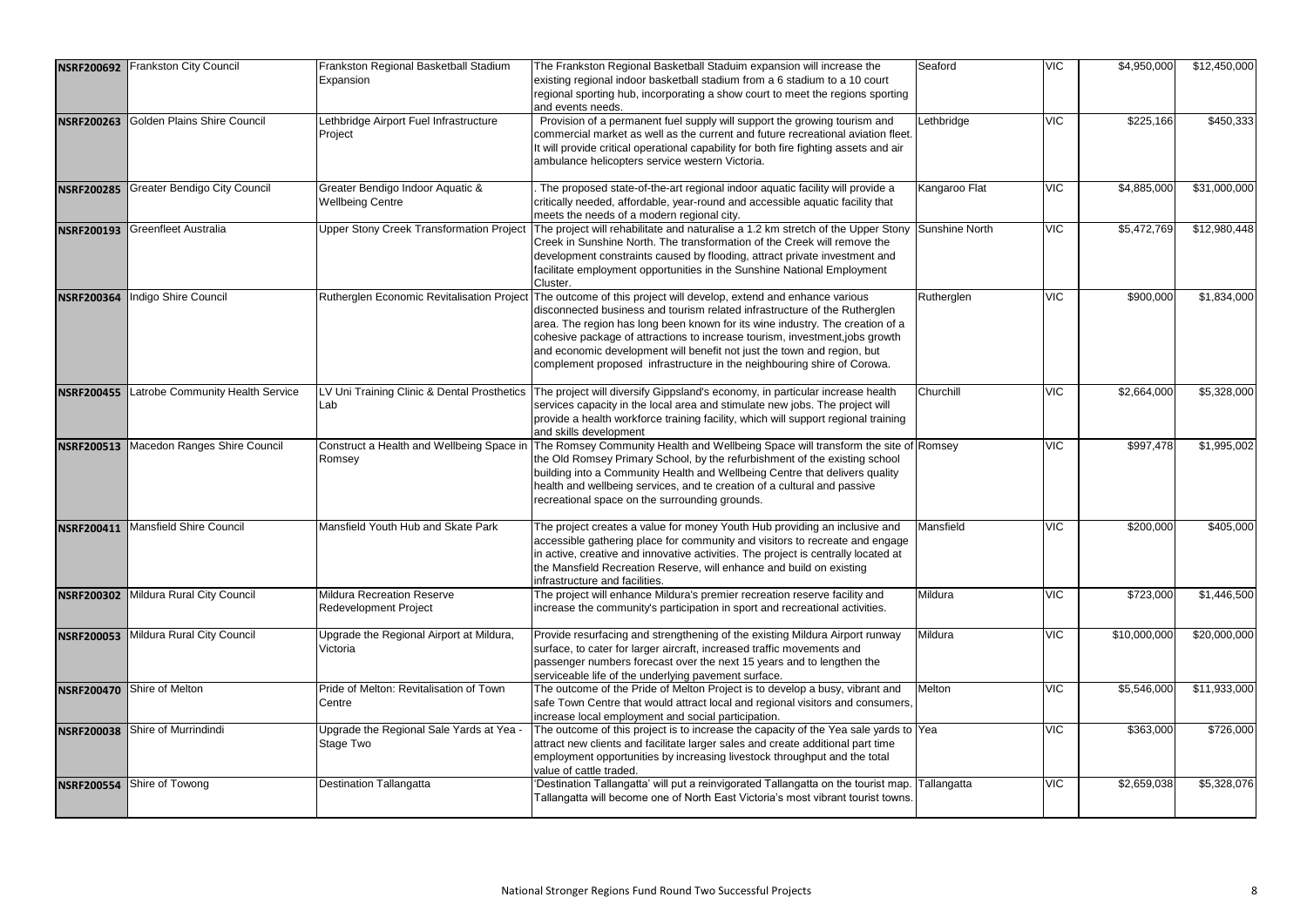| <b>NSRF200584</b>       | Southern Grampians Shire Council | The Hamilton Regional Livestock<br>Exchange Up-grade                                        | This project will secure the viability of the Hamilton Regional Livestock<br>Exchange through annual operating savings, increased stock throughput and<br>revenue stream, new business investment and compliance with industry<br>standards.                                                                                                                                                                  | Hamilton    | <b>VIC</b> | \$1,994,981  | \$3,989,962  |
|-------------------------|----------------------------------|---------------------------------------------------------------------------------------------|---------------------------------------------------------------------------------------------------------------------------------------------------------------------------------------------------------------------------------------------------------------------------------------------------------------------------------------------------------------------------------------------------------------|-------------|------------|--------------|--------------|
| <b>NSRF200639</b>       | <b>Warrnambool City Council</b>  | Warrnambool City Centre Renewal project                                                     | Construction of key infrastructure to revitalise Warrnambool's City centre,<br>delivering a shared public community space incorporating activity nodes,<br>commercial retail development and improved function & safety through<br>modern, universally accessible design.                                                                                                                                     | Warrnambool | <b>VIC</b> | \$5,000,000  | \$15,000,000 |
| <b>NSRF200296</b>       | <b>Wyndham City Council</b>      | Chirnside Park Hub Redevelopment<br>Werribee Victoria                                       | Wyndham City is planning to redevelop Chirnside Park's pavilion to create a<br>diverse and vibrant community hub. The redevelopment of this pavilion will<br>further establish Chirnside Park as a genuine community hub and focal point<br>for the provision of community services to build a well-functioning and<br>sustainable community through sport, health and wellbeing.                             | Werribee    | <b>VIC</b> | \$3,250,000  | \$10,250,000 |
| <b>NSRF200573</b>       | City of Cockburn                 | Construction-Bowling& Recreation Facility-<br>Yangebup                                      | The outcome of the project is the construction of a multi-purpose bowling,<br>football/soccer, beach volleyball and community recreation facility at Visko<br>Park, Yangebup.                                                                                                                                                                                                                                 | Yangebup    | <b>WA</b>  | \$4,556,287  | \$9,512,574  |
|                         | NSRF200124 City of Karratha      | Karratha Arts & Community Precinct<br>Project                                               | The City of Karratha is committed to creating a multipurpose facility that will<br>provide artistic development, self-learning and cultural opportunities for the<br>communities in the City of Karratha and the North West Region.                                                                                                                                                                           | Karratha    | <b>WA</b>  | \$10,000,000 | \$56,000,000 |
| <b>NSRF200078</b>       | City of Rockingham               | Rockingham Beach Foreshore<br>Revitalisation                                                | The project represents 'Stage One' of the Rockingham Beach Foreshore<br>Master Plan which sets a vision for how the foreshore will evolve, and contains<br>a series of improvements to the public spaces at Rockingham Beach, the<br>premier foreshore location within the region.                                                                                                                            | Rockingham  | <b>WA</b>  | \$4,999,667  | \$9,999,335  |
| <b>NSRF200086</b>       |                                  | Cocos (Keeling) Islands Shire Council The construction of a retail precinct, Home<br>Island | The construction of a retail precinct, to allow the local Cocos Malay community Cocos (Keeling) Islands<br>through new, and expanded business ventures, the ability to better manage<br>their community needs. The precinct will create a community meeting point to<br>enable the community to come together to celebrate their unique culture and<br>to share this with the tourist that visit the islands. |             | <b>WA</b>  | \$947,000    | \$1,894,000  |
| <b>NSRF200372</b>       | Nyabing Progress Association Inc | Community Hub, Nyabing                                                                      | This project is to build an accommodation and community hub including $6x$<br>modular accommodation units, car parking, a community hub building,<br>business offices, a conference room, commercial kitchen and dining area.                                                                                                                                                                                 | Nyabing     | <b>WA</b>  | \$825,000    | \$1,650,000  |
| <b>NSRF200018</b>       | Shire of Broomehill-Tambellup    | Upgrade of the Sports Pavilion in<br>Tambellup                                              | The outcome of the project is to redevelop the Tambellup Sports Pavilion and<br>construct a new synthetic bowling green, to provide a community facility that<br>will be a 'hub' for the full range of community and sporting events and<br>functions.                                                                                                                                                        | Tambellup   | <b>WA</b>  | \$950,000    | \$3,600,000  |
| <b>NSRF200286</b>       | Shire of Cranbrook               | Development                                                                                 | Cranbrook Shire Regional Community Hub   The Cranbrook Community Hub will provide critical infrastructure for a range<br>of professional and community services including medical suites for<br>healthcare professionals, commercial/retail premises as well as emergency<br>management centre, recreation, arts and culture spaces.                                                                          | Cranbrook   | <b>WA</b>  | \$300,000    | \$600,000    |
| NSRF200383 Shire of Cue |                                  | Construct RV & Caravan Friendly Facilities<br>in Cue                                        | The outcome of this Project is to construct recreational vehicle and caravan<br>friendly facilities in Australia's Golden Outback to support economic growth<br>and sustainability through improvement of tourism infrastructure in the remote<br>and regional town of Cue.                                                                                                                                   | Cue         | <b>WA</b>  | \$440,000    | \$880,000    |
| <b>NSRF200255</b>       | Shire of Dowerin                 | Dowerin's Short Term Accommodation<br>Precinct                                              | The Dowerin Short Term Accommodation Precinct will provide the Wheatbelt<br>with a standard and range of accommodation which has been highlighted as a<br>critical factor in attracting the overnight visitor market and increasing economic<br>growth through tourism in the region.                                                                                                                         | Dowerin     | <b>WA</b>  | \$900,000    | \$3,971,450  |